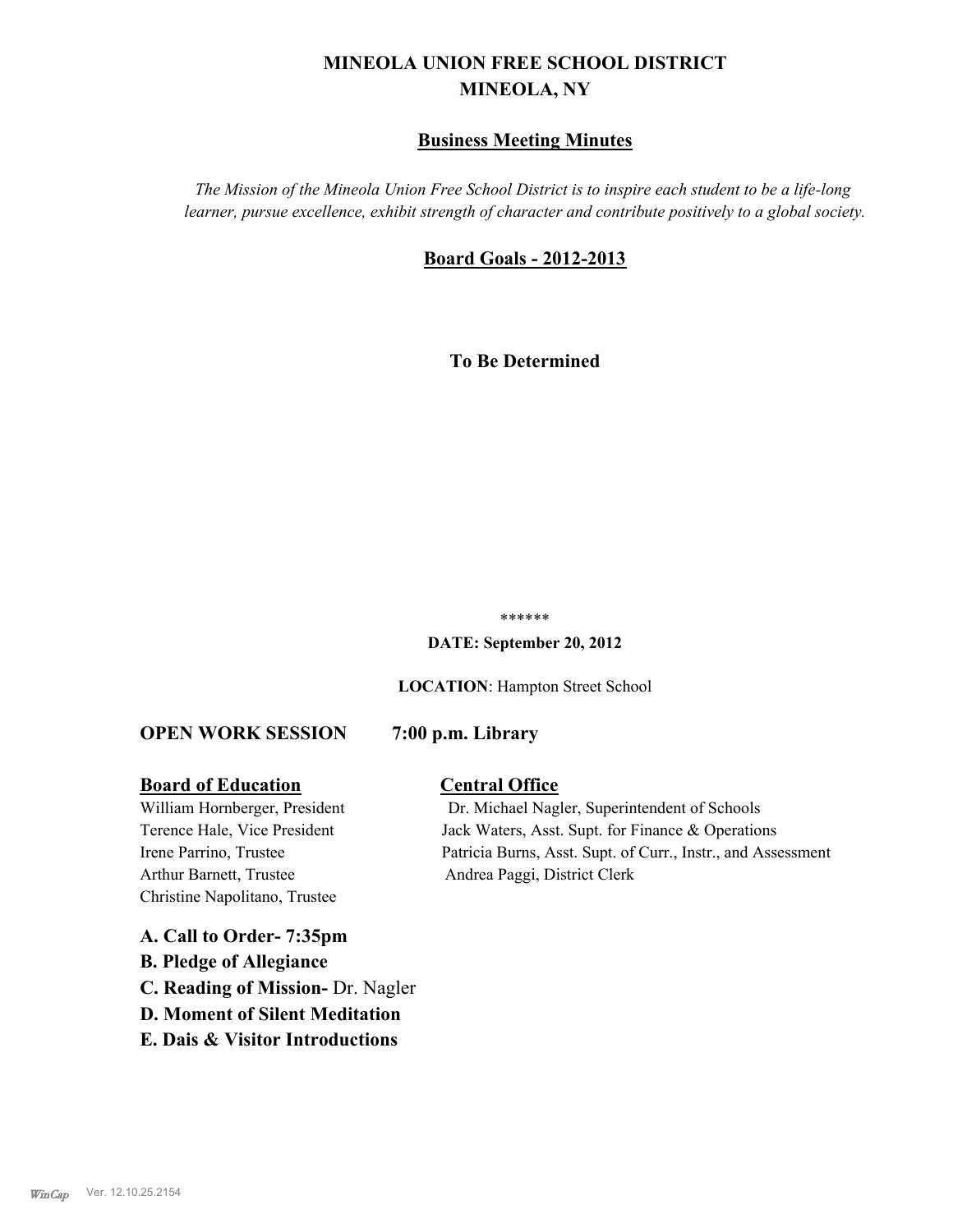#### **F. High School Student Organization Report**

Tonight's report was by SangMin Bak and Brittany Vera. The 8th grade Welcome Barbecue was held on August 29th and everyone appeared to enjoy themselves. After the 9/11 ceremony, students participated in a service project of making sandwiches for the INN and there were 700 sandwiches made. Guidance sponsored a College Road Trip for seniors to schools in the Boston area. Homecoming is Saturday, 9/22 and the theme is "Mustang Pride". The Varsity football team will be playing Locust Valley. This week is Spirit Week and each day had a theme: twin day, dress to impress, and Mustang spirit. There was a cast call for the fall production "Anne Frank" and the auditions were tough. Last night was Senior Guidance night and seniors and their parents received a lot of information to help them with the college selection process.

#### **G. Old Business**

Mr. Hornberger asked the Board if they had any old business. Mr. Barnett stated that he had a few questions raised by parents regarding the I Pad's and computers. With regards to the I Pad's, Mr. Barnett questioned if there is any real time monitoring that takes place. The Superintendent stated that there is not, however this year the District will have a safe filter in order to limit some accidental visits to certain sites. The installation of this filter has taken some time and that has been the hold up with rolling out the I Pad's and everything should be ready for Monday. Mr. Barnett raised the issue that the high school computers are reportedly running slow. The Superintendent stated that this is related to the same issue as with the I Pad's. The hardware has been installed today and this should solve the problem. Mr. Barnett stated that parents would like it to be noted on the website the day of the 6 day cycle. The Superintendent stated that it will be put on the website and added that the 6 day cycle is only applicable to Jackson Avenue and the Middle School. Ms. Parrino inquired if there were enough students to run the Rosetta Stone pilot and would it still be run if the response is small. The Superintendent stated that the letter regarding the program has not yet gone out and will be sent next week. He also stated that if there is a limited response, but a teacher can be freed up to run the program then it will be run. Ms. Parrino asked for an update on the pilot of e-reader that was run over the summer. The Superintendent stated that he needs to review the data from the summer and he will update the Board on the results. Ms. Parrino also asked if the Finance committee will be coming back to report to the Board. Mr. Waters stated that he had not yet contacted the committee. He stated that on 10/4 the Board will be meeting with the auditors to approve the certified financials and then he will contact the Financial Committee. Ms. Parrino asked for an update on the smart boards. The Superintendent stated that the boards would be installed at Hampton next week. She also asked for an update on the computers and if they are in the classrooms. The Superintendent stated that all computers have been sent to Hampton and Meadow; they are currently being used for NWEA and then will be placed in the classrooms. Mr. Hale asked the Superintendent if there was an update on the item tabled at 8/9 meeting. The Superintendent stated that he was not prepared at this time to take the item from the table. There was no other old business.

#### **H. New Business**

There was no new business.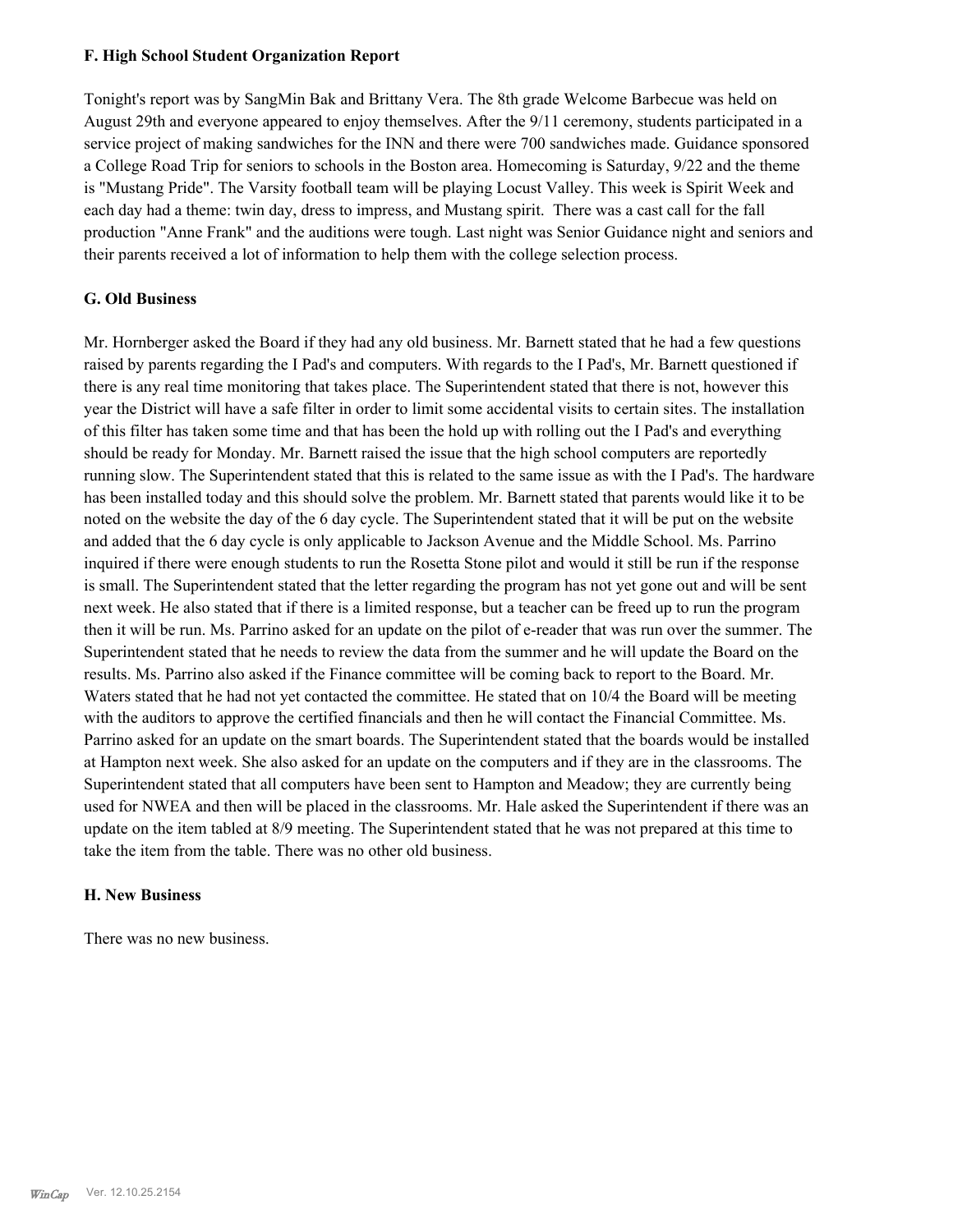### **I. Consensus Agenda**

**RESOLUTION # 21-BE IT RESOLVED** that the Board of Education approves the consensus agenda items I.1.a. through I.8.a., as presented.

| <b>Motion:</b> | Terence Hale         |
|----------------|----------------------|
| Second:        | Christine Napolitano |

Discussion: There were a few questions from the Board. Ms. Napolitano asked about item 2b1 was the salary for 45 day sub modified. The Superintendent stated that the salary was not changed, only the per diem sub rate was adjusted. Ms. Parrino asked for an explanation of item 5c1. The Superintendent stated that this employee is a retiree and in order for him to work this waiver must be signed. There was no further discussion.

| Yes: | Christine Napolitano  | No: | None |
|------|-----------------------|-----|------|
|      | <b>Arthur Barnett</b> |     |      |
|      | Irene Parrino         |     |      |
|      | Terence Hale          |     |      |
|      | William Hornberger    |     |      |
|      |                       |     |      |

**Passed:** Yes

# 1. **Accepting of Minutes**

a. That the Board of Education accepts the minutes of July 19, 2012 Business Meeting as presented.

#### 2. **Instruction**

Appointment(S) Sub Teacher per diem a.

> The Board of Education accepts the following individual(s) as Per Diem Substitute Teacher(s) for the current school year, at a daily rate of \$100.00 per day; and retirees at a daily rate of \$125.00 per day.:

|                | <b>EMPLOYEE NAME</b> | <b>EMPLOYEE CERTIFICATION</b>                     |
|----------------|----------------------|---------------------------------------------------|
| 1.             | Marilyn Abramowitz   | Nursery/K/Grades 1-6                              |
| 2.             | Nicole Adams         | Physical Ed                                       |
| 3.             | Kathleen C. Amato    | English 7-12                                      |
| $\mathbf{4}$ . | Jenna M. Arcati      | Childhood Education (Grades 1-6)                  |
| 5.             | Jaime M. Becker      | PreK - Grade 6                                    |
| 6.             | Christine Beihoff    | Childhood Education (Grades 1-6)                  |
| 7.             | Naomi Blumenfeld     | Nursery/K/Grades 1-6                              |
| 8.             | Linda Bonasia        | Students with Disabilities (Grades 1-6)           |
| 9.             | Concita Brito-D'Orta | ESL                                               |
| 10.            | Susan B. Browdy      | Nursery/K/Grades 1-6                              |
| 11.            | Lisa Brown           | Childhood Education (Grades 1-6)                  |
| 12.            | Laura Bruder         | Nursery/K/Grades 1-6                              |
| 13.            | Sidney W. Burgreen   | Nursery/K/Grades 1-6                              |
| 14.            | <b>Ashley Barros</b> | Childhood Education (Grades 1-6), Early Childhood |
|                |                      | Education (Birth-2)                               |
| 15.            | Jennifer L. Brown    | Childhood Education (Grades 1-6), Early Childhood |
|                |                      | Education (Birth-2), Literacy (Birth-6)           |
| 16.            | Melissa Dadich       | Childhood Education (Grades 1-6)                  |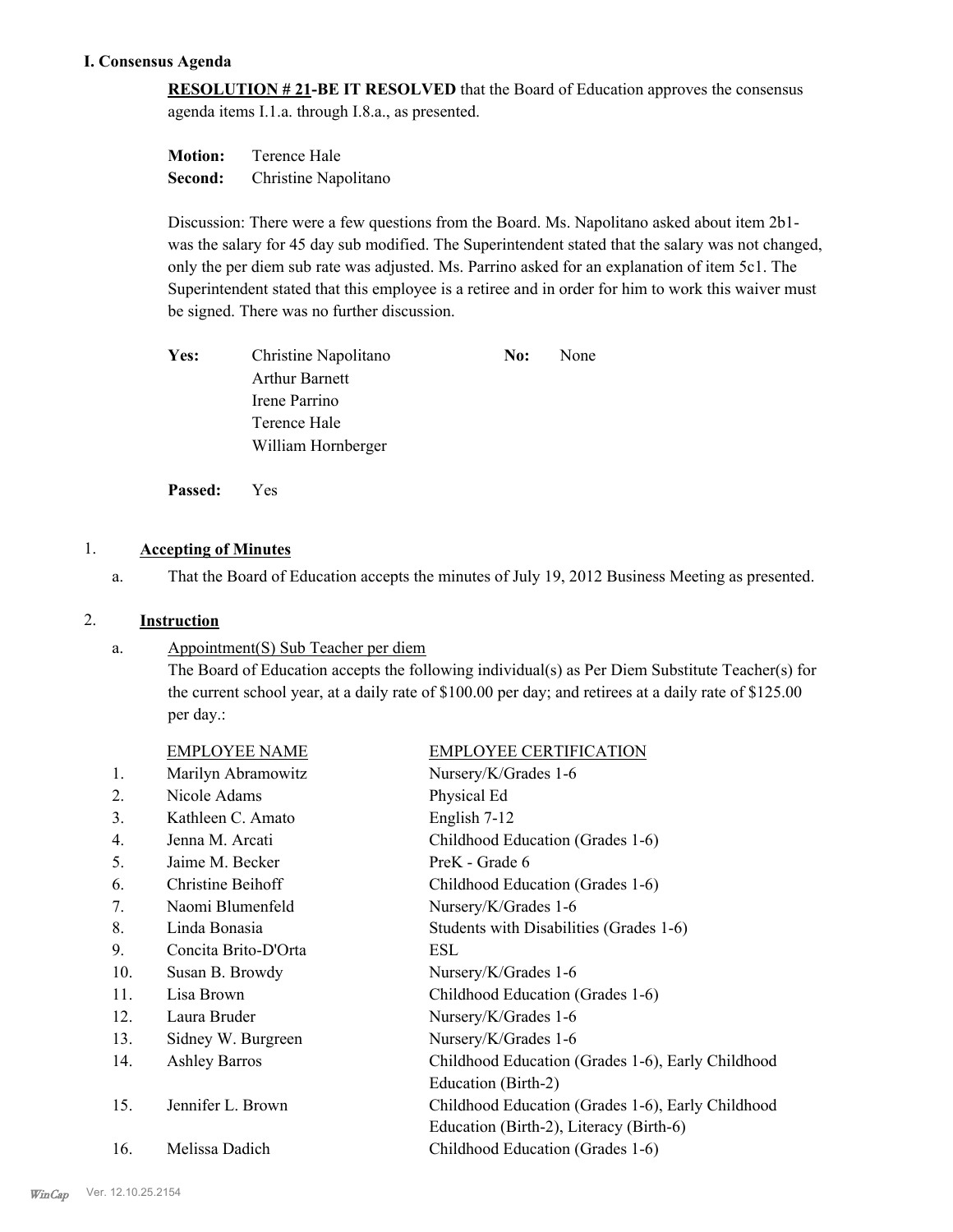|            | <b>EMPLOYEE NAME</b>                   | <b>EMPLOYEE CERTIFICATION</b>                             |
|------------|----------------------------------------|-----------------------------------------------------------|
| 17.        | Nicole L. Destefano                    | Childhood Education (Grades 1-6), Early Childhood Ed      |
|            |                                        | (Birth-2), English 7-12                                   |
| 18.        | Lauren M. Goodman                      | Early Childhood Education (Birth - 2), Childhood Ed (1-6) |
| 19.        | Carly Loewenthal                       | Early Childhood Education (Birth - 2), Childhood Ed (1-6) |
| 20.        | Kimberly B. Mady                       | Childhood Education (Grades 1-6)                          |
| 21.        | Jamie L. Maiden                        | Childhood Education (Grades 1-6)                          |
| 22.        | Raquel Piccirillo                      | PreK - Grade 6, Special Education, Social Studies 7-12    |
| 23.        | Kristen L. Ronan                       | Childhood Education (1-6), Early Childhood Ed (Birth-2),  |
|            |                                        | SWD (1-6), Literacy (Birth-2)                             |
| 24.        | Arielle Sandler                        | Childhood Ed (1-6), Early Childhood Ed(Bith-2), SWD       |
|            |                                        | (Birth-2), SWD (1-6)                                      |
| 25.        | Casey K. Tierney                       | PreK - Grade 6                                            |
| 26.        | Michelle L. Topel                      | Childhood Ed(1-6), Early Childhood Ed(Birth-2), Math 7-   |
|            |                                        | 12                                                        |
| 27.        | Marissa D. Burton                      | Childhood Education (Grades 1-6)                          |
| 28.        | Joan M. Carlucci                       | Nursery/K/Grades 1-6                                      |
| 29.        | Edwin Chacko                           | Social Studies 7-12                                       |
| 30.        | Maria Ciaravino                        | PreK - Grade 6                                            |
| 31.        | Catherine M. Clancy                    | Literacy (Birth-6), Literacy (5-12), Social Studies 7-12  |
| 32.        | Beverly C. Coleman                     | Spanish 7-12                                              |
| 33.        | Cindy Costa-Lopes                      | PreK - Grade 6                                            |
| 34.        | Elizabeth F. Danziger                  | Early Childhood Education (Birth-2), Biology 7-12         |
| 35.        | Maria DeAngelis                        | N-6, Special Education                                    |
| 36.        | Maria Dejesus                          | Nursery/K/Grades 1-6                                      |
| 37.        | Lorelle Delia                          | PreK-6, Reading                                           |
| 38.        | Kristen Dexter                         | Physical Ed                                               |
| 39.        | Melissa DiLeonardo                     | Childhood Education (1-6), SWD(1-6)                       |
| 40.        | Laura M. Doherty                       | Art                                                       |
| 41.        | Jacqueline Donelan                     | English 7-12                                              |
| 42.        | James J. Dunlop                        | Childhood Education (1-6), Literacy (Birth-6)             |
| 43.        | Beth A. Erker                          | Childhood Education (1-6), SWD (1-6)                      |
| 44.        | Tilia L. Erreich                       | N-6, Special Education                                    |
| 45.        | Jeanine Fazio-Swartz                   | Early Childhood Education (Birth-2), SWD (Birth-2)        |
| 46.        | Barbara Fischthal                      | $N-6$                                                     |
| 47.        | Jaclyn Flynn                           | Physical Ed, Health                                       |
| 48.        | Karyn Franz                            | PreK - Grade 6                                            |
| 49.        | Jessica L. Gaglione                    | Music                                                     |
| 50.        | Lori Gayson                            | Childhood Education (Grades 1-6)                          |
| 51.<br>52. | Lucille Giangrasso<br>Lorraine Gigante | PreK-6, Special Education, English 7-12<br>PreK - Grade 6 |
| 53.        | Michael J. Graham                      |                                                           |
| 54.        | Darlene M. Greco                       | Physical Education, Health<br>$N-6$                       |
| 55.        | Ian K. Guarino                         | Music                                                     |
| 56.        | James P. Hambel                        | Childhood Education(1-6), SWD(1-6), Physical Education    |
| 57.        |                                        | $N-6$                                                     |
| 58.        | Mary Ann Havron<br>Danielle M. Holler  | Childhood Education (1-6)                                 |
| 59.        | Christie Holub                         | Music                                                     |
| 60.        | Erik Holzkamp                          | Physical Education                                        |
| 61.        | Anne C. Hood                           | Childhood Education (1-6)                                 |
|            |                                        |                                                           |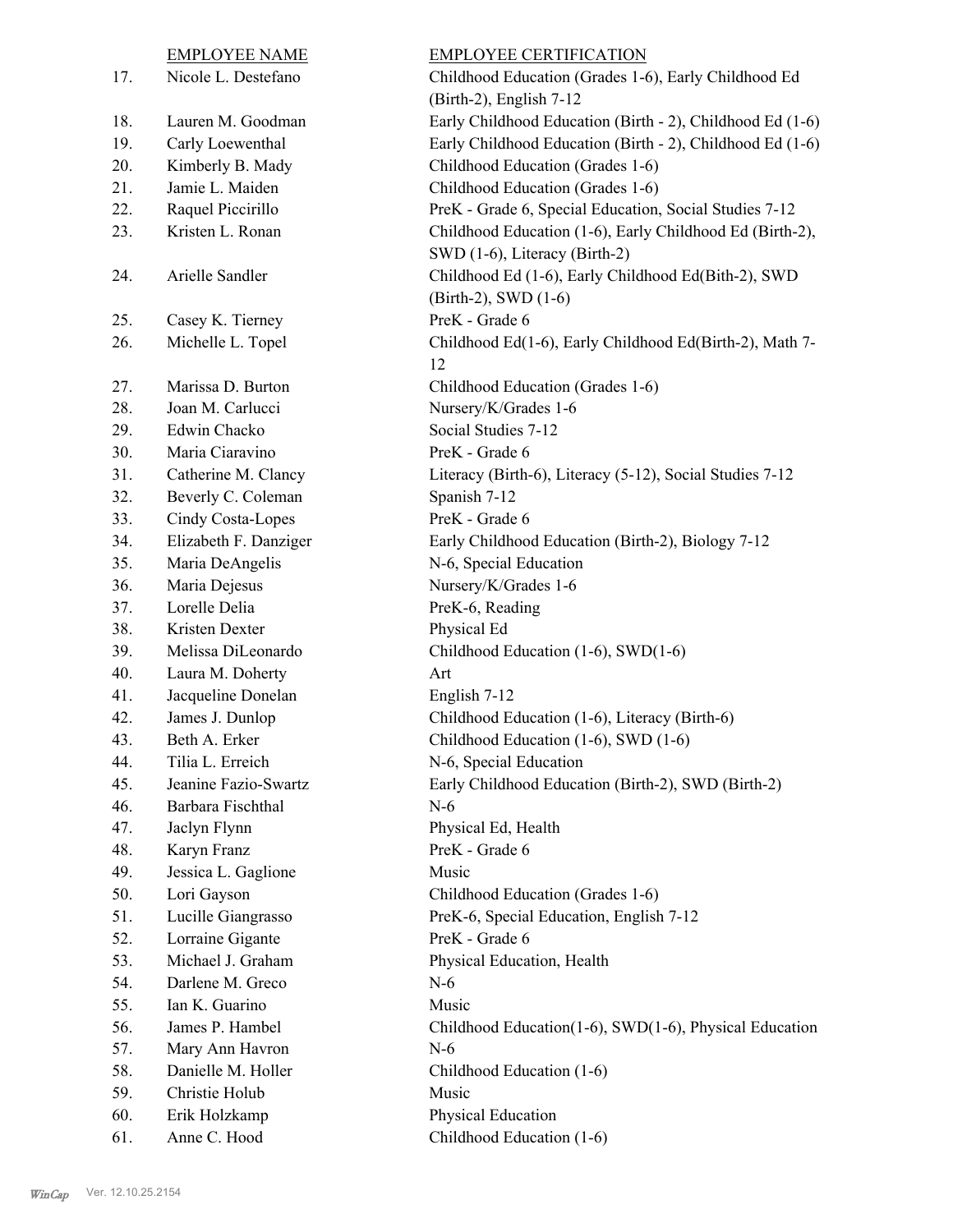# 62. Mark J. Indiviglio Childhood Education (1-6) 63. Laura Johnson Mathematics 7-12 64. Jill B. Karp N-6, Reading 65. Barbara J. Kayen PreK - Grade 6 68. Alona Klein Mathematics 7-12 69. Hyman Krebs N-6 70. James J. Lamendola Music 71. Danielle J. Landini English 7-12 72. Phyllis Landon N-6, Reading 73. Kimberly Lemme Childhood Education (1-6) 74. Mary Ann Nicole Lemonda Special Education, Speech 75. Thomas J. Leninger Mathematics 7-12 76. Madeline Leno Math 7-12, English 7-12 77. Daniel Levitan Physical Education 78. Maria V. Litos PreK-6, English 7-12 79. Daniela G. LoVerde Social Studies 7-12 81. Jennifer Lupo Childhood Education (1-6) 83. Eileen M. Lusardi Nursery/K/Grades 1-6 85. Janet C. Marill Physical Education, Health 86. Jacqueline Marinelli SWD (Birth-2), SWD (1-6) 87. Marcella A. McHale N-6, Special Education 88. 89. Anne C. Milazzo Common Branch Grades 1-6 90. Andrea S. Miller N-6 91. Christine Mulrooney N-6 92. Catherine A. Obrien N-6, Reading 93. Danielle M. OBrien English 7-12 96. Pollyanne J. Peluso PreK - Grade 6, Reading 98. Jaclyn M. Petrowski Mathematics 7-12 99. 100. Nicholas Pontolillo English 7-12 101. Rory I. Reis Biology 7-12 102. Michael C. Robilotto Physical Ed, Health 103. Jeannette E. Robinson N-6 104. Abbe J. Sargeant Physical Education 105. 106. Courtney M. Schmaeling Music 107. Patricia A. Sheeckutz N-6, Reading

EMPLOYEE NAME EMPLOYEE CERTIFICATION 66. Susan M. Kingsepp PreK-6, Business & Distributive Education 67. Andrea E. Kislik Childhood Education(1-6), Literacy(Birth-6), ESL 80. Kimberly A. Lovisi Childhood Education (1-6), SWD(1-6) 82. Laura Lupo Childhood Education (1-6), SWD(1-6) 84. Katie E. Manieri Childhood Education (Grades 1-6) Amanda R. Mihelic Childhood Ed (1-6), Early Childhood Ed (Birth-2), SWD (1-6), SWD(Birth-2) 94. Victoria Odessky Childhood Education (Grades 1-6) 95. Thomas J. Oswald Social Studies 7-12, SWD (7-12)- S.S. ext. 97. Erica Perez-Flowers Speech & Language Disabilities, Bilingual Ed ext. Gayle D. Pinsky Childhood Ed(1-6), Early Childhood Ed(Birth-2), SWD (Birth-2), SWD(1-6) Lawrence M. Scherr Childhood Ed(1-6), SWD(1-6), English 7-12, SWD English 7-12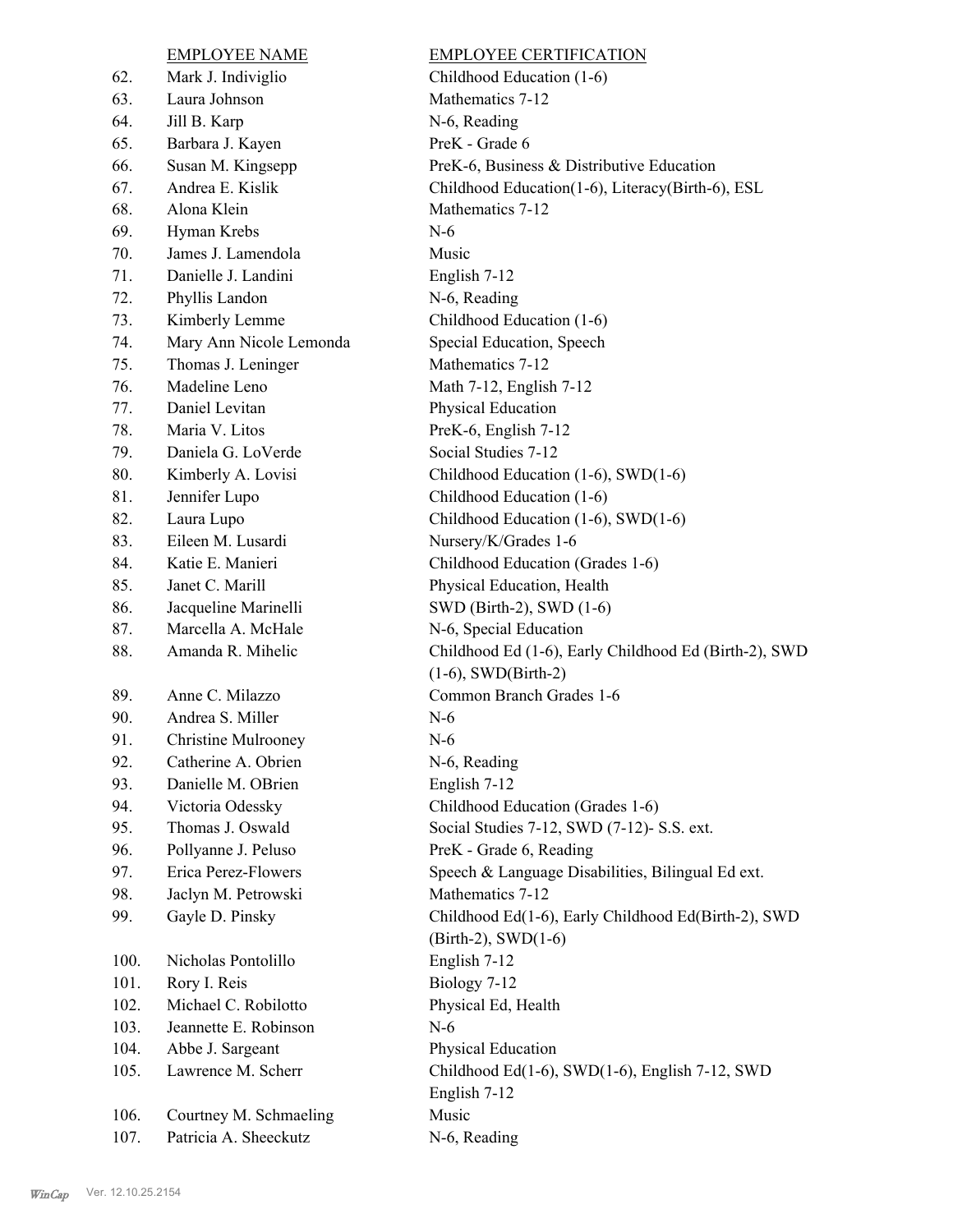|      | <b>EMPLOYEE NAME</b> | <b>EMPLOYEE CERTIFICATION</b>                    |
|------|----------------------|--------------------------------------------------|
| 108. | Jenna L. Sherwood    | Early Childhood Ed(Birth - 2), Childhood Ed(1-6) |
| 109. | Jill Simens-Cole     | Art                                              |
| 110. | Nicholas A. Tonini   | Physical Ed                                      |
| 111. | Mary Troy            | Childhood Ed(1-6), Early Childhood Ed(Birth-2)   |
| 112. | Ashley N. Vaskas     | Childhood Ed(1-6), Early Childhood Ed(Birth-6)   |
| 113. | Ashley M. Volino     | Childhood Ed(1-6), Early Childhood Ed(Birth-2)   |
| 114. | Angela Wasserman     | Early Childhood Education (Birth - 2)            |
| 115. | Kristine Webber      | Childhood Ed $(1-6)$ , SWD $(1-6)$               |
| 116. | Marli Wilkens        | Childhood Ed $(1-6)$ , SWD $(1-6)$               |
| 117. | Mary Anne Williams   | PreK - Grade 6                                   |
| 118. | Alicia M. Zounek     | Art                                              |

- b. Appointments 45 Day Subs
- The Board of Education approves the appointment of Julia Cardo, to the position of 45 Day Substitute Teacher for Michael Mildon, effective 09/05/2012 to on or before June 30, 2012; salary: Days 1-20, \$90.00, Days 21-39 \$100.00, Days 40-45 \$110, Day 46 contract salary. BA, Step 1, \$53,123 pro-rated. 1.

#### 3. **Instruction: Committee on Special Education**

That the Board of Education approves the CSE/CPSE/SCSE recommendations for programs and services for students with IEPs for the time period from 4/1/12 to 6/30/12.

#### 4. **Instruction: Contracted**

a. That the Board of Education accepts the instructional services contract between Developmental Disabilities Institute and the Mineola UFSD for the 2012- 2013 school year.

b. That the Board of Education approves the Affiliation & Internship Agreement between Mineola Union Free School District and Winthrop University Hospital for the 2012-2013 school year.

#### 5. **Civil Service**

- a. Appointments
- The Board of Education approve the appointment of Niloofar Lahijani, Greeter at Willis Avenue, to the position of part time Classroom Aide at the Middle School, effective September 1, 2012. Salary will be \$15.15 on Step 4 (2008/2009 Teacher Aide Salary Schedule). 1.
- The Board of Education approves the appointment of Matthew DePalma, to the position of Student Worker at the Middle School, effective September 10, 2012, at a salary of \$8.50 per hour. 2.
- b. Leave(s) of Absence
- That the Board of Education approves a paid Medical Leave of Absence to Alisa Egan, 12 month Bus Driver, effective September 7, 2012. Return date on or about October 1, 2012. 1.
- c. Section 211
- That the Board of Education approves the authorization for the Superintendent of Schools to sign the waiver of a Section 211 for Daniel McNamara, Bus Driver. 1.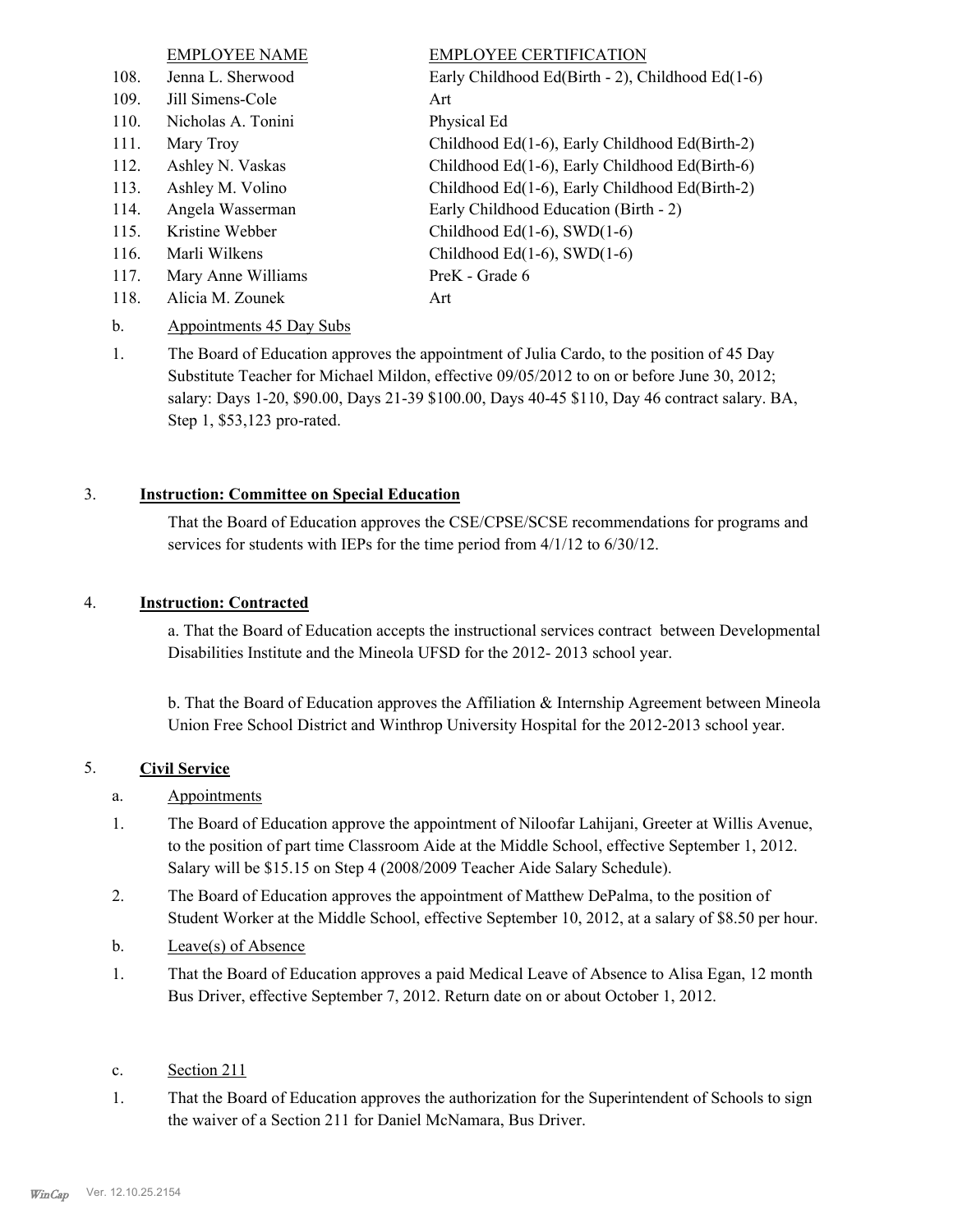### 6. **Business /Finance**

#### a. **Treasurer's Report**

That the Board of Education accepts the Treasurer's report for the period ending July 31, 2012 and directs that it be placed on file.

#### b. **Approval of Invoices and Payroll**

That the Board of Education accepts the Invoices and Payroll for the period ending August 31, 2012

Payable Warrant #3 \$ 77,874.55 Warrant #3 \$ 1,452,622.01

Warrant #4 \$ 216,046.40 Cash Replacement Checks \$ (1,575.18) **TOTAL EXPENSES \$ 1,744,967.78**

PAYROLL #3 & #4 General  $$1,027,990.21$ F Fund \$ 151,291.28

**TOTAL PAYROLL \$1,179,281.49**

#### c. **Budget Appropriation Adjustment**

1. That the Board of Education approves the following budget transfer for \$89,000.00 from surplus in TAN Interest account 9760700007399 to Software Maintenance account 2630460002930, in order to purchase COMPASS Learning.

#### 7. **Business/Finance: Contract Approvals**

a.That the Board of Education approves the following contracts for Out of District Transportation for the 2012-2013 school year:

| Vendor      | <b>School</b>               | Amount   |
|-------------|-----------------------------|----------|
| <b>ACME</b> | Solomon Schechter - Jericho | \$3,440  |
| Suburban    | Developmental Disabilities  | \$32,350 |
|             | Institute of Smithtown      |          |

### 8. **Business/Finance: Bids**

a. That the Board of Education approves the participation of the Mineola UFSD in the 2012-2013 Garden City UFSD Cooperative Bid for Truck, Bus, Car Transmission- Repair/Replace, in which Garden City UFSD will act as the Lead Agency.

#### **J. Public Comments**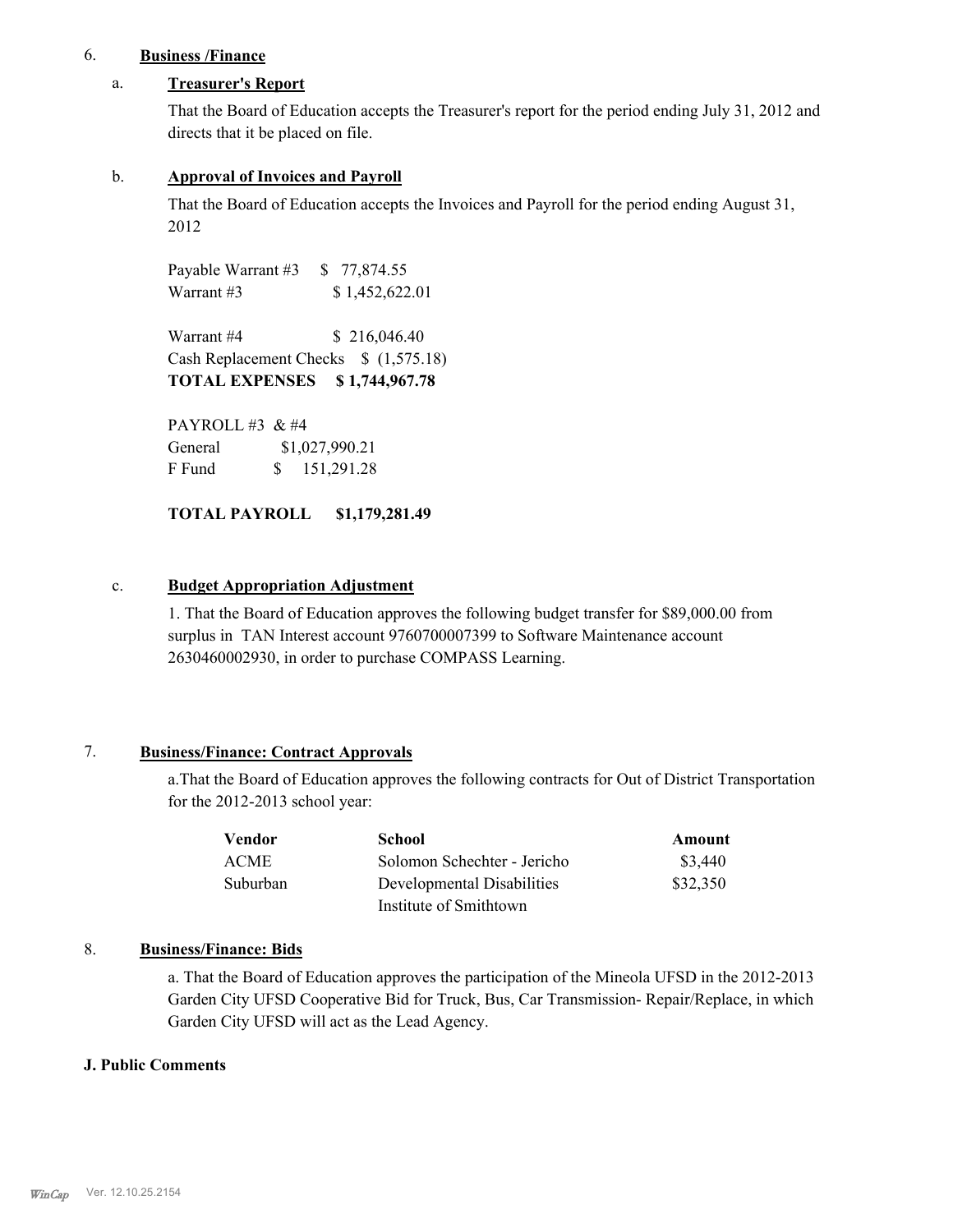There were no public comments this evening.

### **K. Board of Education Reports**

#### Comments from Board President:

Mr. Hornberger stated that tonight's Board Meeting was moved to Hampton for the Ribbon Cutting ceremony. He stated that the Board is very appreciative to the community for approving funding for the construction of the Hampton addition. Mr. Hornberger stated that he is very pleased with the results of the project.

# Superintendent of Schools' Reports for 9/20/12:

1. Hampton Street Library Ribbon Cutting

The Superintendent apologized for missing the Ribbon Cutting ceremony. He stated that he had been invited to be part of a round table meeting with the Education Commissioner of NY. The Commissioner arrived late and therefore the meeting went later than expected. The Superintendent stated that he is very proud of the extension; it is very welcoming and inviting for the children. Dr. Nagler recognized the new librarian, Diane Nodell, who has worked non-stop since being hired. The Superintendent acknowledged the custodial staff and especially, Joe, head custodian for the great team effort to get this project done and ready to open.

The Superintendent stated that he had been invited to attend the Roundtable discussion with the Commissioner of Education by Senator Martins and Assembly woman Schimmel. He stated that one issue that was raised is if Long Island is high performing than why is it being held to the same APPR standards as the rest of the state; the Commissioner did not respond to this question directly. The Superintendent stated that he raised the issue about the amount of testing and that in his opinion it is too much and not necessary. They are trying to minimize the testing of the young.

The Superintendent presented a draft of the Board Goals for the 2012/13 school year.

#### *Educational*

- · To use technology and NWEA assessment data to provide differentiated homework thereby increasing individual student achievement.
- · To implement the Common Core Curriculum with an emphasis on assuring a correlation between the grade level unit assessments and State exam.
- · Create a High School ELA curriculum in line with Common Core shifts in ELA/Literacy
- · Continue to encourage HS students to challenge AP and/ or College level coursework (CLEP) with the goal of every student taking at least one college level course before they graduate
- · Continue to engage the community in the District's Strategic Plan with a specific focus on the quality indicators that define Mineola's expectations of academic excellence.
- · Assess the long term viability and explore expansion of the elementary world language program. Assess current program through parental input and student data.
- Implement, monitor and assess the effectiveness of the Pre-K -7 science program

#### *Facilities*

- · Continue projects that incorporate 'green' technologies that over time will decrease our dependency on fossil fuels
- · Begin to fund our Capital Reserve with the goal of achieving new windows and doors on all 4 elementary buildings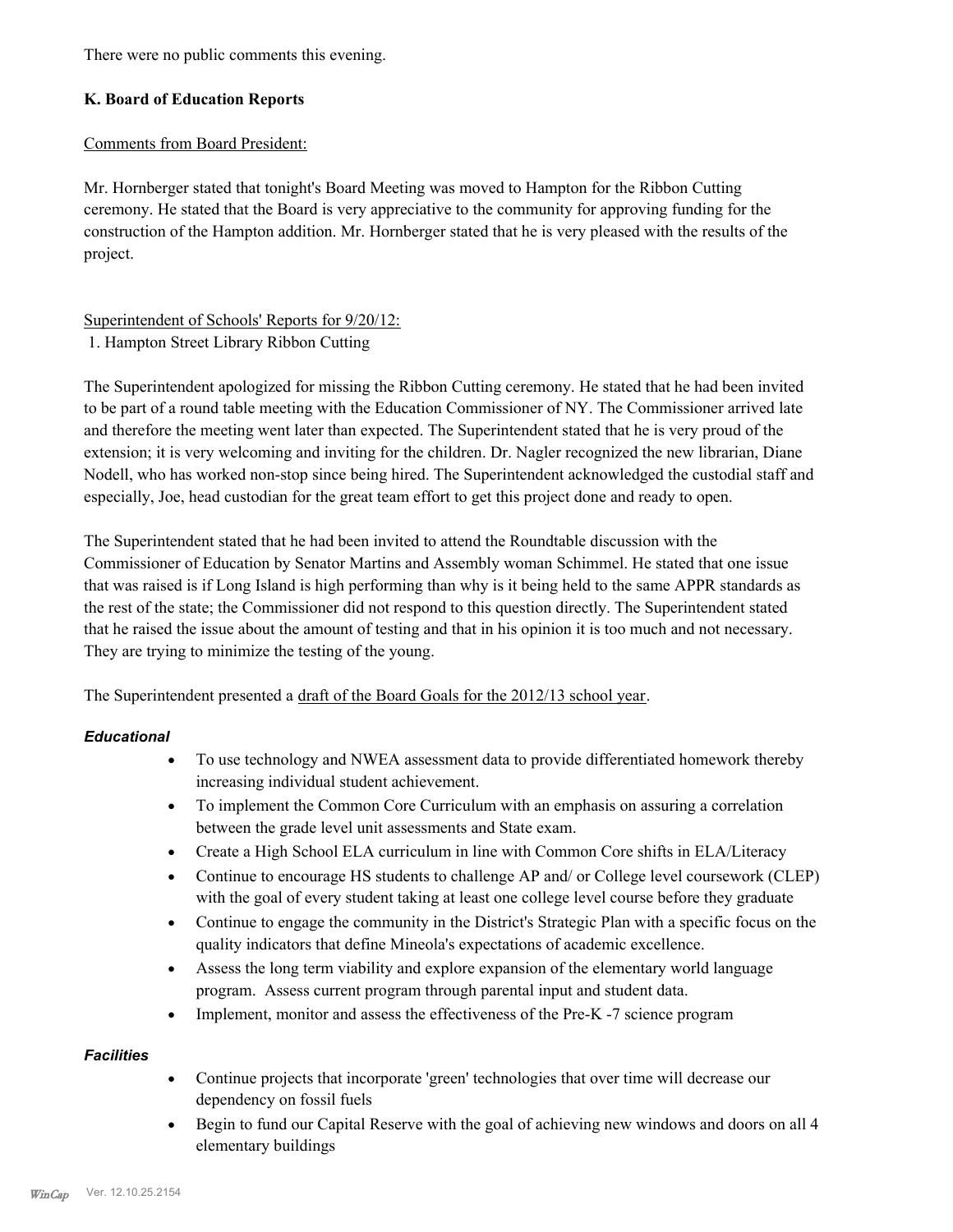#### *Finance*

• Not to exceed the allowable tax levy cap for the next three years while continuing to maintain and enhance our educational programs.

The Superintendent stated that the Board needs to decide if these are the goals that we want this year. Mr. Hornberger explained that this draft came together at the Board retreats this summer. He asked the Board for their comments/concerns regarding the draft of goals. Ms. Napolitano stated that the use of the term "CLEP" in the 4th educational goal is not appropriate and should be removed. She stated that and/or should be added between AP and College level. Educational bullet #4 will be modified. Mr. Hornberger asked the Superintendent how students will be challenged to take these courses. The Superintendent stated that the Guidance department is now using "Naviance", which was introduced to parents and students at the meeting last night. This program tracks students admission to colleges and it makes it very specific for students what each college requires for admission. Guidance will begin to have conversations in freshman year and this program will help monitor their goals. This is all done on line and is a high tech way to apply to college. Mr. Hornberger asked if we are steering students towards certain schools. The Superintendent stated that we categorize colleges according level of difficulty in being admitted. He stated that he can ask Dr. Smith to breakdown how students are prepared at each grade level and also colleges where students are being accepted.

Ms. Parrino inquired about Educational bullet #6- elementary world language program and how it would be assessed. Mr. Hornberger stated that the language program is in its third year for grades K-2. He asked how world language will look in the 3rd grade if it is expanded and can we look to technology (Rosetta Stone) to help with time constraints. It was stated that in order to assess the language program, we should survey parents and speak with teachers. Ms. Parrino added that in order to survey parents; they should really know more and have a better understanding of the program. The Superintendent stated that we need to determine if the community values the language program in the younger grades; if yes continue and how or if no then drop the program. Mr. Hornberger stated that you need to give the program more than 2 years before making the decision to drop it. It was stated that we need to assess the current program through parental input, student data and teacher input. Mr. Hornberger feels a survey should be put together and it should go out quickly.

Mr. Hornberger went through the rest of the goals with the Board and the public. It was stated that educational bullet # 3 should be modified to say grades 7-12 rather than high school. Mr. Hornberger stated that for the goals under Facilities, bullet #1 is a continued goal. Bullet #2 is a new goal in which the Board is looking to work with Mr. Waters in order to fund the Capital balance for these projects rather than having to use a bond. Mr. Hornberger stated that the finance goal is a self-maintained cap; our goal is not to exceed the tax levy cap while continuing to maintain and enhance all of our programs. Mr. Hornberger stated that he looks forward to the goal revisions in the Friday report.

Ms. Parrino stated that before the meeting ends, she would like to acknowledge the Hampton Street PTA for their help and the refreshments for the Ribbon Cutting ceremony. The Superintendent also extended his thanks to the PTA. The Superintendent stated that he was in need of an executive session.